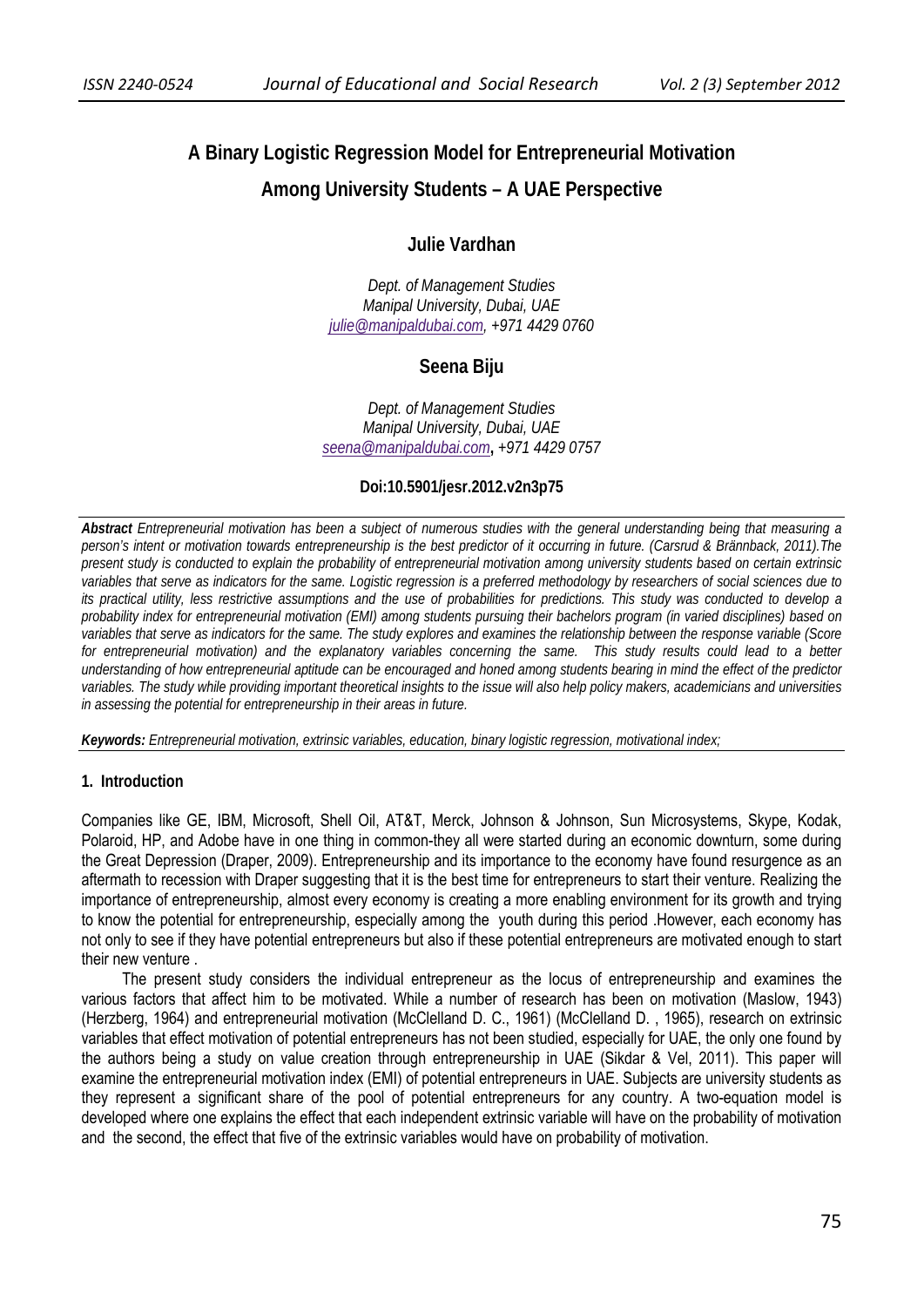## **2. Literature Review**

### *2.1. Entrepreneurship and Economy*

The theories of entrepreneurship and its relation to economic growth should be considered from the studies of (Schumpeter, 1934)according to whom the entrepreneurs are involved in 'creative destruction' by changing the existing production or the market systems in an economy and creating something new. Thus, the process of creative destruction is built on dynamic, deliberate entrepreneurial efforts to change market structures and create profit opportunities. Based on the concept of creative destruction, Schumpeter formulated his theory of long waves of business cycles and economic growth (UNCTAD, 2005). The entrepreneurs create a ripple in the economy by involving more number of suppliers and customers, thus resulting in growth in economy. Entrepreneurs' importance has been historically crucial for economic recovery and growth by contributing to job creation and social progression (Davidsson, 1991)

A number of studies (Caree & Thurik, 2003); (Acs, Audretsch, Braunerhjelm, & Carlson, 2004) and (Wennekers, 1999) relate entrepreneurial activity to economic growth . (Wennekers, 1999)study shows a model distinguishing entrepreneurship between three levels of analysis: the individual level, the firm level and the macro level. Entrepreneurs are the sole individual responsible for entrepreneurship activity and hence economic growth. The individual being the locus, his attitudes, motives and perceptions would guide him for the entrepreneurial activity. But the entrepreneur's activity is also affected by the context of his actions which are greatly influenced by cultural and institutional factors, the business environment and macroeconomic conditions (UNCTAD, 2005). The Global Entrepreneurship Monitor (GEM) too confirms to these studies as it has been found that every country with entrepreneur activity shows a high economic growth. The government of UAE is also taking up a number of initiatives to develop entrepreneurship as a basis for economic growth. The establishment of Sheikh Rashid Establishment for Young Business Leaders and the Centre of Excellence for Applied Research and Training (CERT) are examples in this direction. In a study (Ramavarman, 2009) it was found that a number of people are keen to take up entrepreneurship as an alternative to Emiritasiation and the effects of recession. A number of policies and programs are initiated by the government to develop an entrepreneurial culture in general in UAE. "*The UAE will harness the full potential of its National human capital by maximizing the participation of Emiratis, encouraging entrepreneurship, and nurturing home-grown public and private sector leaders while attracting and retaining the best talent", Vision 2021* (UAEGovernment, 2011)

#### *2.2. Entrepreneurial Motivation*

Motivations being a multidimensional framework, entrepreneurs are affected by a variety of factors. Being a complex area, the classification of factors varies among the different authors. McClelland is among the most known scholars who has analyzed the concept of entrepreneurship from a psychological point of view (McClelland D. C., 1961) (McClelland D. , 1965). Basically the psychological studies on entrepreneurship concentrate on studying who and why an entrepreneur is an entrepreneur, which is due to the trait or characteristics he may have intrinsically. Emphasizing the importance of the *motivational aspect* of the entrepreneur, McClelland shows that entrepreneurial behavior is driven by the need for personal achievement leading to a clear thrust towards entrepreneurship. McClelland also suggests that, regardless of variations in economic development, entrepreneurs with high motivation will almost always find ways to maximize economic achievement. The competencies as identified by the author are shown in Figure 1 (McClelland 1961cited in UNCTAD, 2005).



# **Figure 1**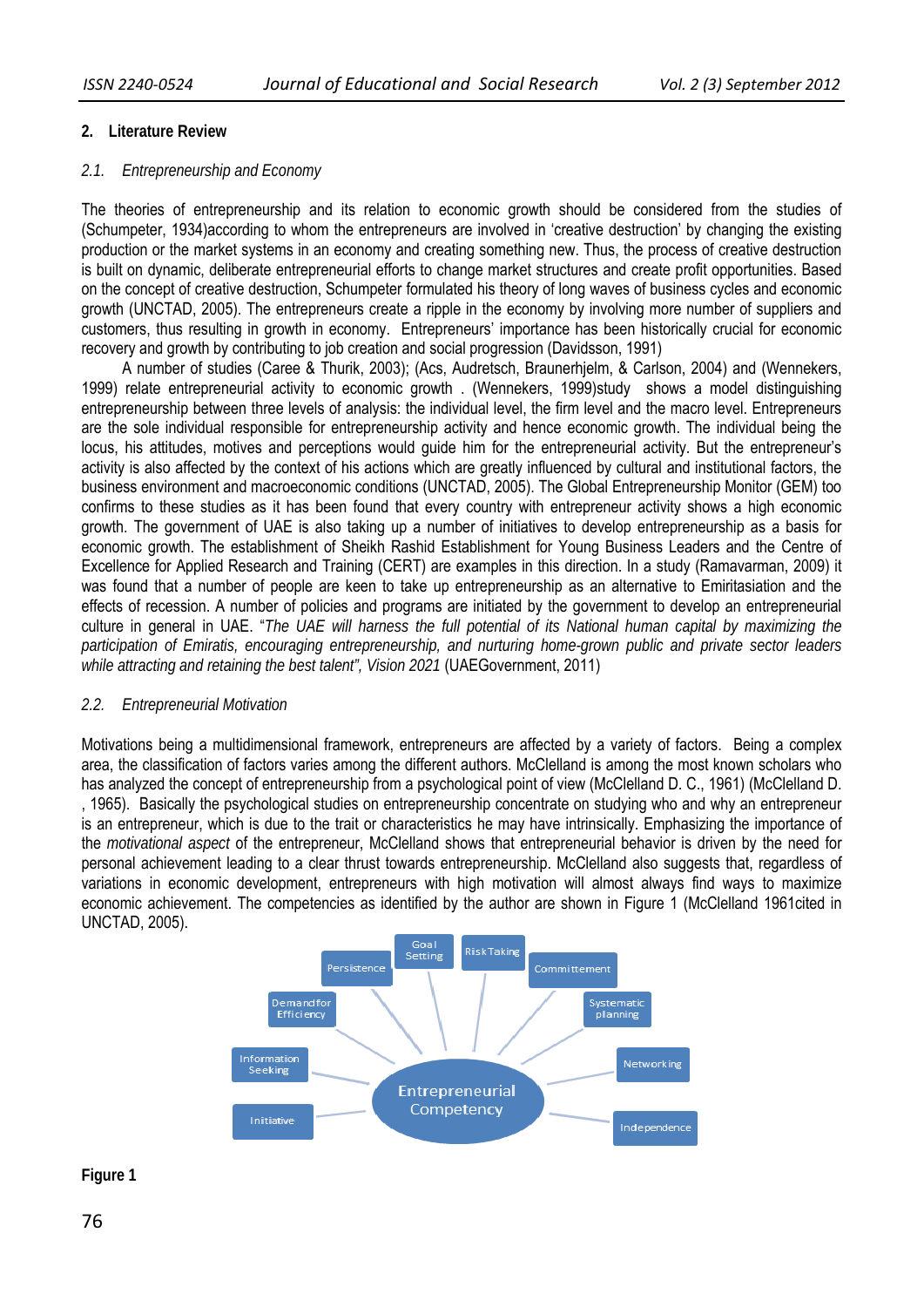The intrinsic motivation is also implying the meaning of intention on which several studies have focused. The models on intentional entrepreneurial behavior is dominated by the work of (Ajen, 1991) theory of planned behavior (TPB).Considering intention to be an antecedent to behavior, the model uses a person's attitude toward the act of becoming an entrepreneur, subjective norms, and the person's perception of his self-efficacy to predict the intention to follow an entrepreneurial career. Studies have shown that attitudes explain about 50% of the variance in intentions, and intentions explain approximately 30% of the variance in behavior. (Frazier & Niehm) The TPB has been used by several researchers as a framework to explore attitudes towards Entrepreneurial Intention (Turker & Selcuk, 2009), (Paço, Ferreira, Raposo, Rodrigues, & Dinis, 2011) (Krueger & Carsrud, 1993).

While both these schools of thought link motivation to the behavior, intention and attitudes of the entrepreneur which are intrinsic by their nature, a theory called "Self-Determination Theory" claimed that human behavior can be driven both by internal and external sources of the individual (Ryan & Deci, 2000). In Self-Determination Theory there are different types of motivation based on the different reasons or goals that give rise to an action. The most basic distinction is between intrinsic motivation and extrinsic motivation. Intrinsic motivation is defined as the execution of a task or activity because of the inherent satisfaction arising from it rather than due to some separate outcome (Çınar, Bektaş, & Aslan, 2011). Hence despite theorists claiming the intrinsic factors or the inner drive to be the leading motivation factors, (Ryan & Deci, 2000) have shown that this propensity appears to be expressed only under specifiable conditions. (Mak, Sim, Sockel, & Sands, 2011)

#### *2.3. Extrinsic Variables of Motivation*

In their study, ( (Ryan & Deci, 2000) found that extrinsic rewards can in fact decrease intrinsic motivation. The extrinsic rewards could be linked to the threats or opportunities in the environment, and the entrepreneur's perception of them. The sense of freedom, perception of opportunity would help in increasing the intrinsic motivation because of the sense of autonomy linked to them (Mirabela & Maria Madela, 2011). Reinholt ( (Reinholt, 2006)argues that the organizational science literature on motivation has for long been polarized into two main positions; the organizational economic position focusing on extrinsic motivation and the organizational behavior position emphasizing intrinsic motivation. According to her study both intrinsic motivation and extrinsic motivation are needed to analyze and understand motivation and behavior in organizations. Mirabela-Constanta,& Maria-Madela(2011) in their study to understand the relationship between intrinsic and extrinsic motivation and performance among students found both to be equally relevant and also interdependent (Mirabela & Maria Madela, 2011). Extrinsic factors, according to Çınar, O., et al. (2011) could be in the form of external regulations, approval from others in society or education (Çınar, Bektaş, & Aslan, 2011). Entrepreneurship scholars { (Bird, 1988)B; (Shapero, 1982) (Mueller, Thomas, & Jaeger, 2002)} have theorized that an array of external factors such as the social, political, and economic context of a region or country influence entrepreneurial intentions and subsequent nascent behavior.

The authors (Biju & Vardhan, 2011) in their previous study had taken into account both extrinsic and intrinsic variables to understand the entrepreneurial motivational drivers. The present study in the same direction however, considers the probability of entrepreneurial motivation among graduate students in relation to extrinsic factors through development of a model based on extrinsic variables. To the various external variables listed in a number of studies could also be added the effect of education on entrepreneurial motivation, the role of gender, whether the potential entrepreneur has a family background in business, , the perception of UAE market conditions ,and lastly if the potential entrepreneur is aware of the opportunities and risks of entrepreneurship.

#### 2.3.1. Role of gender

Motivation factors have been studied by a number of researches basing on the role of gender (Okafor & Amalu, 2010). The studies reveal different empirical results by different researches. Studies indicate that among the would-be entrepreneurs the goals and motivations differ significantly between the males and the females (Wilson, Marlino, & Kickul, 2004). The study by Wilson reveals that teen boys interested in entrepreneurship are significantly more motivated by autonomy than girls with the same career interest. (Kourilsky & Walstad, 1998)found gender differences for interest in entrepreneurship among teens, with girls responding less positively than boys (Kourilsky & Walstad, 1998). While in their study (Mirabela & Maria Madela, 2011) and Burke (2002) found no significant differences between male students and female students in terms of their motivation towards entrepreneurship, the percentage of men who were intrinsically motivated were higher than that of women, (Cromie, 1987) suggests that both the genders possess similar intrinsic traits for successful entrepreneurial behavior. Using a multiple paradigm approach, Kirkwood found that in terms of gender,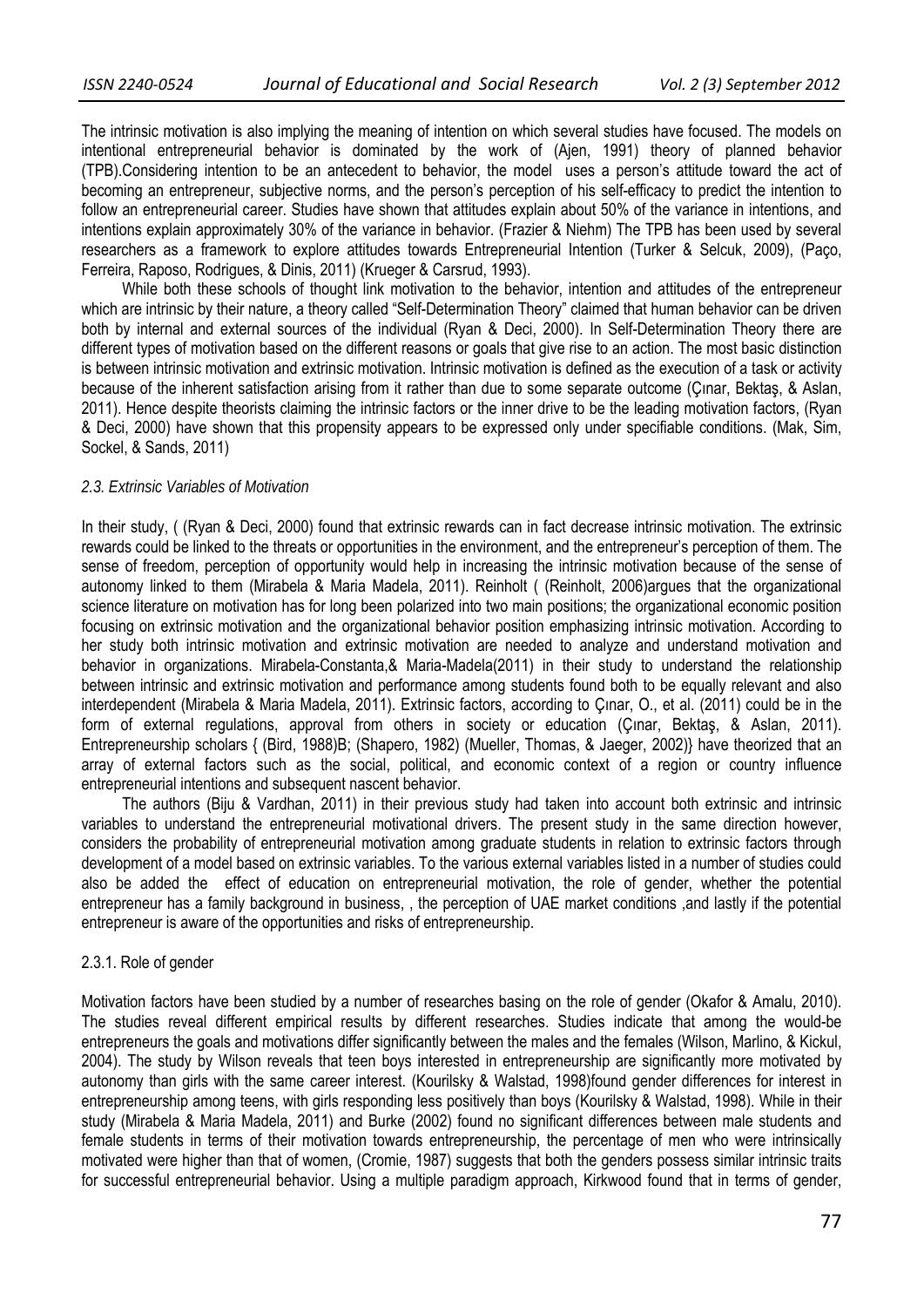women did not have underlying desires to start a business and therefore were not as motivated as men were by pull factors (Kirkwood, 2007).

 In all these studies it was found that girls in general place more importance to social factors than the boys who place more emphasis on the independence and money as their motives for starting their own business. The reason behind the differences in gender is due to the challenges that women face (Okafor & Amalu, 2010). Kantor rightly argued that women often experience greater constraints on their economic actions relative to men (Kanto, 1999 ). Mayoux also noted that even though there may be opportunities available, women cannot take advantage of them, due to the limitations of social and cultural norms (Mayoux, 2001).

#### 2.3.2 Education

Knowledge and its acquiring through formal education have been a topic for debate for entrepreneurial motivation. Entrepreneurial knowledge specifically in the areas of marketing, finance and management greatly increased the selfefficacy and intentions of the students has been found in some studies ( (Lussier & Pfeifer, 2001); and (Wilson, Marlino, & Kickul, 2004) ) where entrepreneur with higher education level, industrial and managerial experience, and business exposure have greater chance of succeeding in their business as they would be better able to cope with the complexities. The authors while acknowledging the role of education through universities for the entrepreneurs, also considers the knowledge provided by role models and society in general. Further they suggest that universities should adapt their curricula to increase interest among teens and empower the future entrepreneurs.

#### 2.3.3 Family Background

An important variable for would be entrepreneurs is the background of the family they come from. This provides them with an early social network for the potential entrepreneur to learn the social and cultural norms of a business. A study (Sequeira, Meuller, & McGee, 2007) especially dealt with the social network which provides the fundamental resources necessary for starting a business- this includes friends, family and relatives. In his model he offers hypotheses and tests it for the relationship between intentions, nascent behavior and personal network ties. A social network is made up of persons to whom the individual primarily relates on a social level. Such individuals include family, friends or acquaintances (Szarka, 1990). The structure of a social network may be characterized in several ways. While Sequeira, Mueller & McGee considers the entire social network with different categorizations and structures for his study, we limit our research only to the influence that family background in business will have on future entrepreneurship. *"A generally held belief is that the information needed to start a business is passed to the small business owner through an existing social network of friends and acquaintances".* (O'Donnell, Gilmore, Cummins, & Carson, 2001). The authors in their study also argue how the personal ties, strong and supportive network can affect the entrepreneurial intention.

#### 2.3.4 Opportunities and Risk Perception

A basic assumption of the entrepreneurial characteristics is that the entrepreneurs are driven by achievement motivation and gain success by exploiting an opportunity. Distinguishing between opportunistic and necessity entrepreneurs (Carsrud & Brännback, 2011) consider that though the intention of the entrepreneur and the pursuit of the recognized opportunity are critical, it still requires motivation to drive those intentions or exploit those opportunities. Commercially oriented entrepreneurs are working to earn money, power, prestige, and/or status, but these might not be the only motivations. In contrast the necessity entrepreneurship could inhibit opportunistic entrepreneurship rather than foster it. (Carsrud & Brännback, 2011)

Studies have also invariably ascertained the fact that entrepreneurs had a greater propensity for risk taking than managers (Carland, Carland, Carland, & Pearce, 1995). Relating the entrepreneurs' perceptions of the current recession, the researchers found in their study that it is related and dependent upon the context and the wider social structures that might facilitate or hinder their functioning (Papaoikonomou, Segarra, & Li, 2012). The perception of opportunity and risk is widely dependent on the government policies, competition, investor opportunities and on the basis of those perceptions, opportunities are identified and strategies are shaped (Kitching, Smallbone, & Athayde, 2009) which takes us more directly to the specific context of our research, the perception of the UAE market.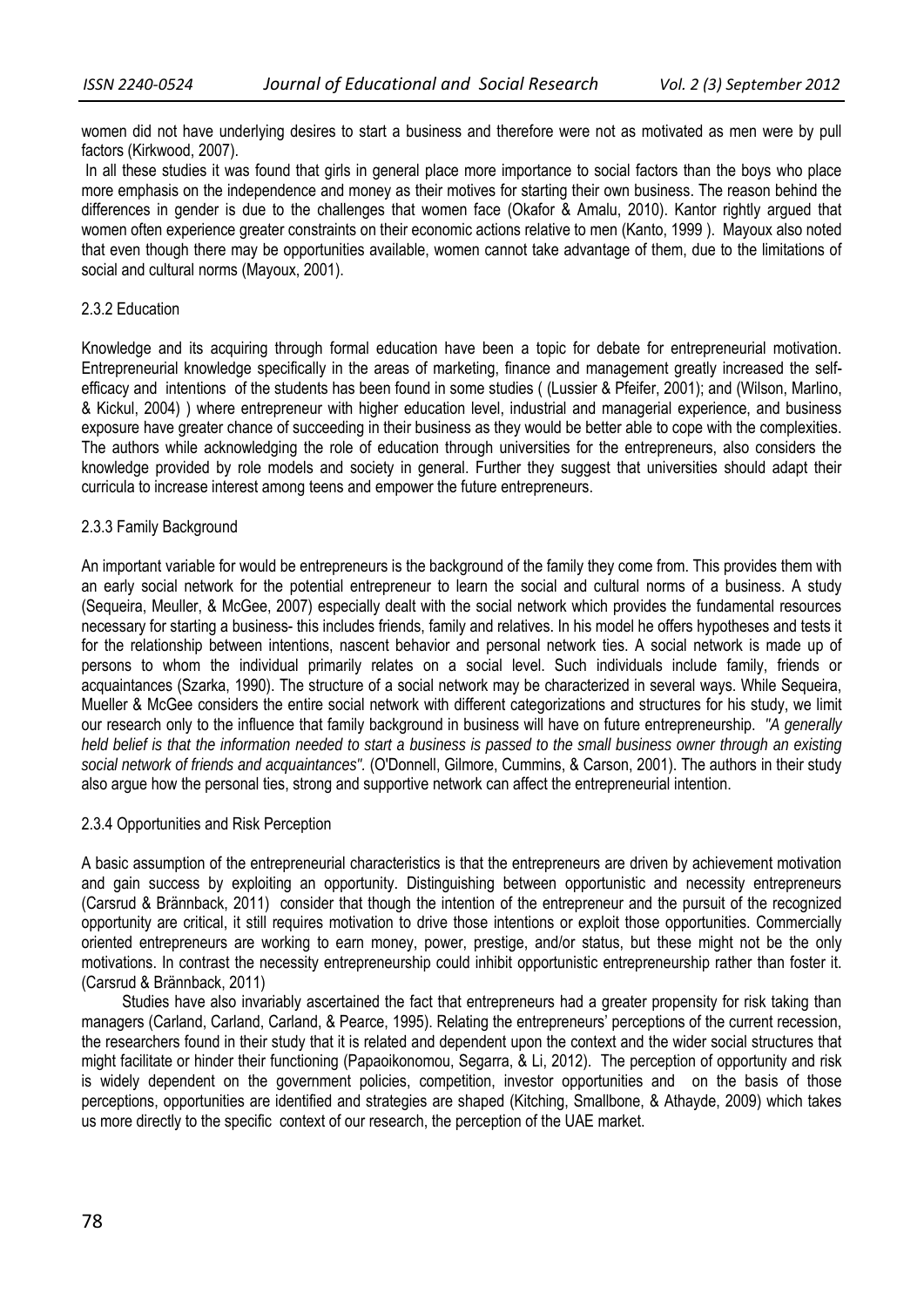## 2.3.5 UAE Market

A recent study by Global Entrepreneurship Monitor (GEM, 2009) on the entrepreneurial activities in the UAE has placed the UAE in an advanced position on the "Entrepreneurial Environment Scoreboard", rating it as one of the most supportive environments for entrepreneurial activities. Market of different economies has been researched by various studies. Mueller (2002) for example identified three environmental factors that could affect entrepreneurial intention in transition countries-culture, religion and level of economic development. In the study comprising 17 transition economies, the differences in entrepreneurial potential were found to be more because of economic development of a country and not its culture or religion. Studies on entrepreneurs in Japan, (Rahman, 2011), Philippines (Uy, 2011) and India (LavanyaLatha & Murthy) each refer to the economic factors, government support or availability of capital as factors affecting entrepreneurship. Taormina (2007) examines the psychological as well as environment characteristics that might influence entrepreneurship in China and realizes that regional economic growth does not only depend on the individual and collective efforts of entrepreneurs, but also on the support they receive from institutions (Taormina & LAo, 2007). A recent study (Papaoikonomou, Segarra, & Li, 2012) also suggest that new entrepreneurial firms also seek these facilities from the economy: credit facility, training centers, infrastructure, banking facilities. The UAE has successfully established itself as an attractive destination for entrepreneurs. In the UAE, three-quarters of young respondents say that their communities are good places to live for entrepreneurs forming new businesses. Such perceptions are similar to those expressed by young respondents in the U.S. (73%) and the U.K. (71%).

Dubai's status as an emerging market makes it an ideal place for entrepreneurship. The Dubai government strongly supports entrepreneurs through the Mohammed Bin Rashid Establishment for Young Business Leaders and the Mohammed bin Rashid Al Maktoum Foundation. Both of these organizations seek to motivate young Arab leaders to become integral parts of their region's economy (www.dubai.ae). Also, the Centre of Excellence for Applied Research and Training (CERT), which started in 1996 as the commercial arm of the Higher Colleges of Technology (HCT), is now the largest private education provider in the Middle East and also the largest MENA (Middle East North Africa) investor in the discovery and commercialization of technology. CERT is just one example of the exceptional work being done to advance entrepreneurship in the region.

#### **3. Model of Entrepreneurial Motivation**

#### *3.1 Survey & Variable description*

This study was conducted to develop a probability index for entrepreneurial motivation (EMI) among students pursuing their bachelors program (in varied disciplines) based on extrinsic variables that serve as indicators for the same. The study explores and examines the relationship between the response variable (Score for entrepreneurial motivation) and the explanatory variables concerning the same. This study results could lead to a better understanding of how entrepreneurial aptitude can be encouraged and honed among students bearing in mind the effect of the predictor variables. 290 questionnaires were self administered to under graduate and post graduate students pursuing their studies in the UAE, chosen through convenient sampling. With a response rate of 82% , 238 fully responded forms were received.

The latent variable which is the observed response variable is a sum total of 10 response indicative of the student's entrepreneurial motivation. Students responded to each statement in the construct according to whether they show strong agreement (5) to little/no agreement (1). The total of observed values in this construct hence ranges between 10 and 50. The responses were transformed into the response variable (Y) indicative of two categories of High and Low scores. Based on the review findings, six explanatory variables have been used in the model. The potential explanatory variables that are to be included in the model were examined through literature reviews. Responses to queries on Ownership of Business by family (X1) and Gender(X2) are dichotomous in nature. Each of the remaining explanatory variable is a cumulative of a set of indicative questions; the responses of which are on a scale of 1(little or no agreement) to 5 (strong agreement). To suit the logistic regression model, these responses were further dichotomized into two categories of high/low (Table 1)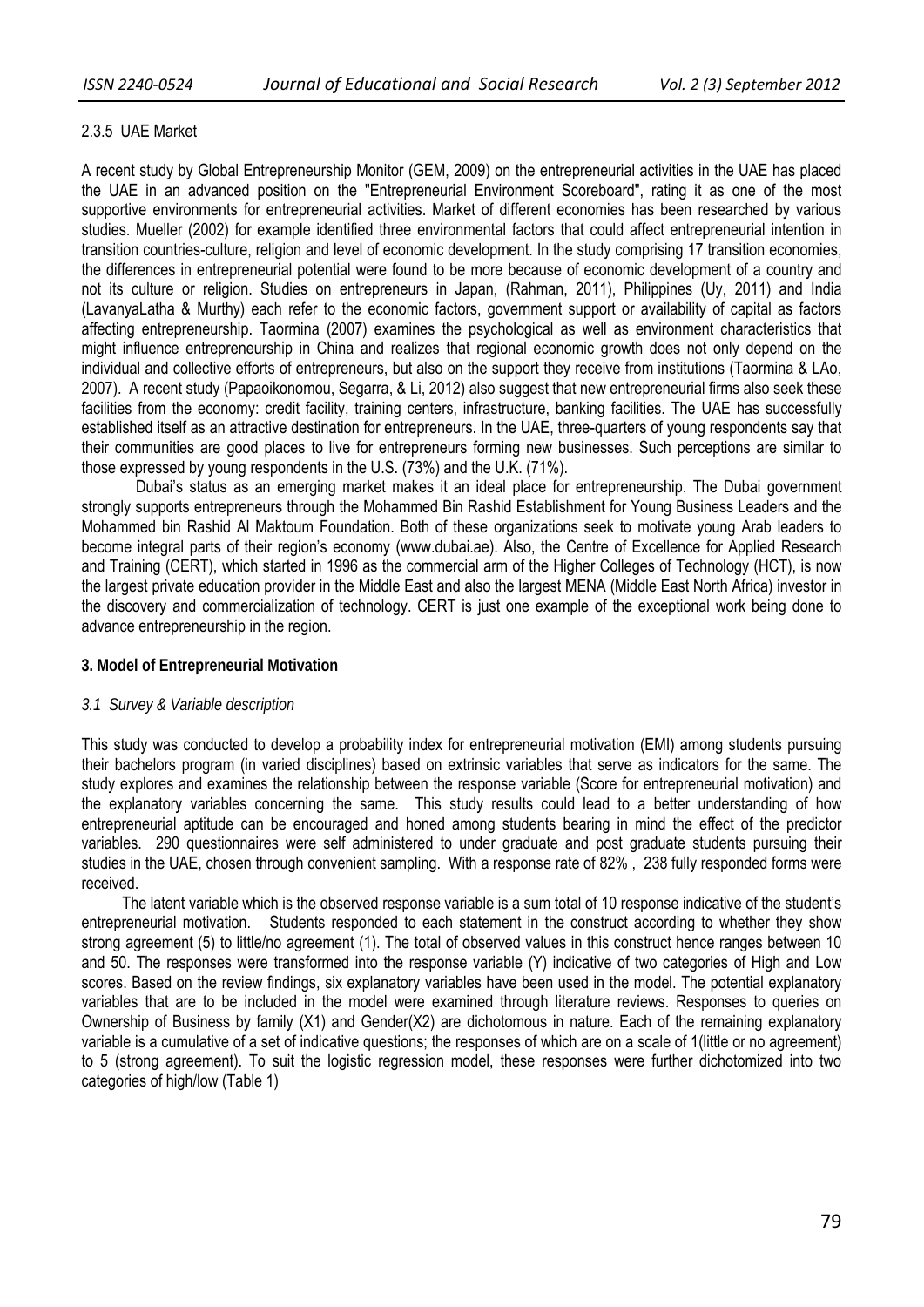| Variable<br>name | Variable description                                         | Nature of the variable                                          | Response/ Variable value                                                                                                                     |
|------------------|--------------------------------------------------------------|-----------------------------------------------------------------|----------------------------------------------------------------------------------------------------------------------------------------------|
| EMI & Y          | Motivation for entrepreneurship<br>(10 indicator statements) | Continuous between 10 and 50.<br>Dichotomous after categorizing | Sum of responses range between 10 and<br>50; A score less than 30 indicates 'low =0'<br>and that more than or equal to 30 is 'high<br>$= 1'$ |
| X1               | Family Owns a business                                       | Dichotomous                                                     | $Yes = 1/No = 0$                                                                                                                             |
| X <sub>2</sub>   | Gender                                                       | <b>Dichotomous</b>                                              | Male = $1/$ Female = 0                                                                                                                       |
| X3               | Education for entrepreneurship<br>(19 indicator statements)  | Continuous between 19 and 85.<br>Categorical after classifying  | Sum of Responses range between 19 and<br>85; Categorized on a scale of 1(least<br>agreement) to 5 (highest agreement                         |
| X4               | Perception about the UAE market<br>(10 indicator statements) | Continuous between 10 and 50.<br>Categorical after classifying  | Sum of responses range between 10 and<br>50; Categorized on a scale of 1(least<br>agreement) to 5 (highest agreement                         |
| X <sub>5</sub>   | Opportunity and Risk awareness<br>(10 indicator statements)  | Continuous between 10 and 50.<br>Categorical after classifying  | Sum of responses range between 10 and<br>50 Categorized on a scale of 1(least<br>agreement) to 5 (highest agreement                          |

## **Table 1**

The questionnaire is a re-designed version of one previously used (Biju & Vardhan, 2011) in a study by the authors.

# *3.2 Theoretical background of Binary Logistic regression (Tarling, 2009) (Healy M, 2006)*

Regression analysis is a multivariate statistical methodology to investigate cause and effect associations. Linear regression models are developed on the assumptions that the response variables are continuous in nature and also that the underlying distribution of the variable is Gaussian. Logistic regression resolves the inconsistencies associated with these assumptions and that of ordinary sum of squares regression methods. With logistic regression the response variable is an indicator of some (binary) characteristic. Based on the logit transformation of the dependent variable, the binary logistic regression model quantifies the 'odds' of the occurrence of an event. The outcome probabilities for each dependent variable value are the basis of the model.

Let  $\pi$  be the probability of the occurrence of an event, then 1-  $\pi$  is the probability of its non-occurrence. Thus the odds of the event is given by

$$
odds = \frac{\pi}{1 - \pi} \tag{1}
$$

The logit function based on a single predictor variable is defined as

$$
\log\left(\frac{\pi}{1-\pi}\right) = \beta_0 + \beta_1 x \tag{2}
$$

The general linear logistic model can be now written as

$$
\log it\pi_j = \log\left(\frac{\pi_j}{1 - \pi_j}\right) = X_j^T \beta
$$
\n
$$
\pi_j = \frac{e^{X_j^T \beta}}{1 + e^{X_j^T \beta}}
$$
\n(3)\n
$$
(3)
$$
\nWhere

And  $X_i$  is a vector of measurements corresponding to covariates and dummy variables corresponding to factor levels. The independent variables may be dichotomous, categorical or continuous. The MLEs of the estimates of the parameters  $\beta$  and consequently  $^{\pi_j}$  are obtained by maximizing the log-likelihood function. The use of binary logistic regression model here is to evaluate the probability of a high index for entrepreneurial motivation based on a set of explanatory variables (all dichotomous in nature. i.e. to estimate  $P(Y = I / \tilde{X})$  where  $\tilde{X}$ , is the known vector of explanatory variables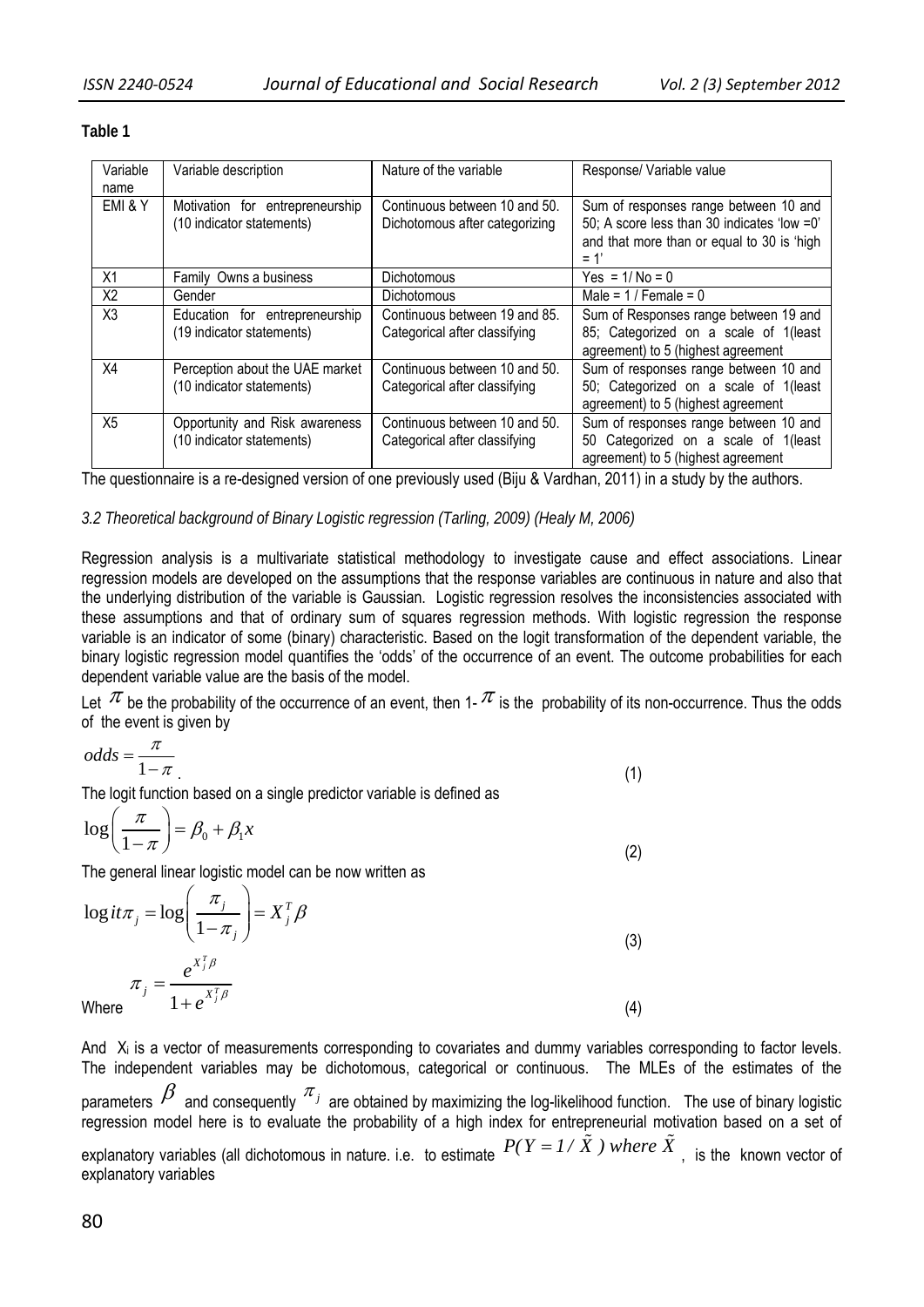## **4. Data Analysis**

#### *4.1 Descriptive statistics*

The response group consisted of 125 (52.5%) female respondents and 113 (47.5%) male respondents. 140 (58.8%) of them responded by saying that they or their parent did not own any business while 98 (41.2%) of the respondents were affirmative of the fact that their family owned a business. Based on the bifurcation 162 (68.1%) respondents indicated a high response score to the motivation construct. 188 (79%) of them agreed or strongly agreed to education playing a catalyst to entrepreneurial motivation. 102 (42.9%) of the respondents showed a high agreement to their perceptions of the UAE market. SPSS version 15.0.1 was used for the analysis *(SPSS for windows, Rel. 15.0.1, 22 November 2006, SPSS Inc., Chicago, IL, USA)* 



## **Figure 2**

## *4.2 Model building*

A step-by-step development of the model is illustrated in this study. Models have been developed in two forms:

A: Motivation index as a function of single predictors

B: A multivariate binary logistic model for motivation index

4.2.1. The individual logistic regression lines using each indicator as a single predictor

# **Table 2**

#### **A1: X1 – Family Business**

Variables in the Equation

|                   |                                      | D     | le E<br>IO.E.          | Wald         | ldf | Sig. | Exp(B) |
|-------------------|--------------------------------------|-------|------------------------|--------------|-----|------|--------|
| <b>Step</b><br>1а | Х1<br>Family<br><b>Business</b><br>– | 1.049 | .308                   | .602         |     | .001 | 2.855  |
|                   | Constant                             | .376  | 170<br>11 <sup>2</sup> | 772<br>4.112 |     | .029 | .456   |

a. Variable(s) entered on step 1: X1\_Family\_Business.

Interpretation : From the predicted model the probability of an event can be estimated as in equation (4). The predictor variable X1 has only two levels (Coded 0 and 1) ;

If the respondent does not come from a family with a business background then X1=0; and the model will have a score

$$
\beta_0 + \beta X_1 = 0.376 + (1.049 \times 0) = 0.376
$$
\n<sup>(5)</sup>

Thus the predicted probability  $P(Y=1)$  given  $X1=0$ )

$$
\pi_{\left(y=1/x_1=0\right)} = \frac{e^{0.376}}{1+e^{0.376}} = 0.5929\tag{6}
$$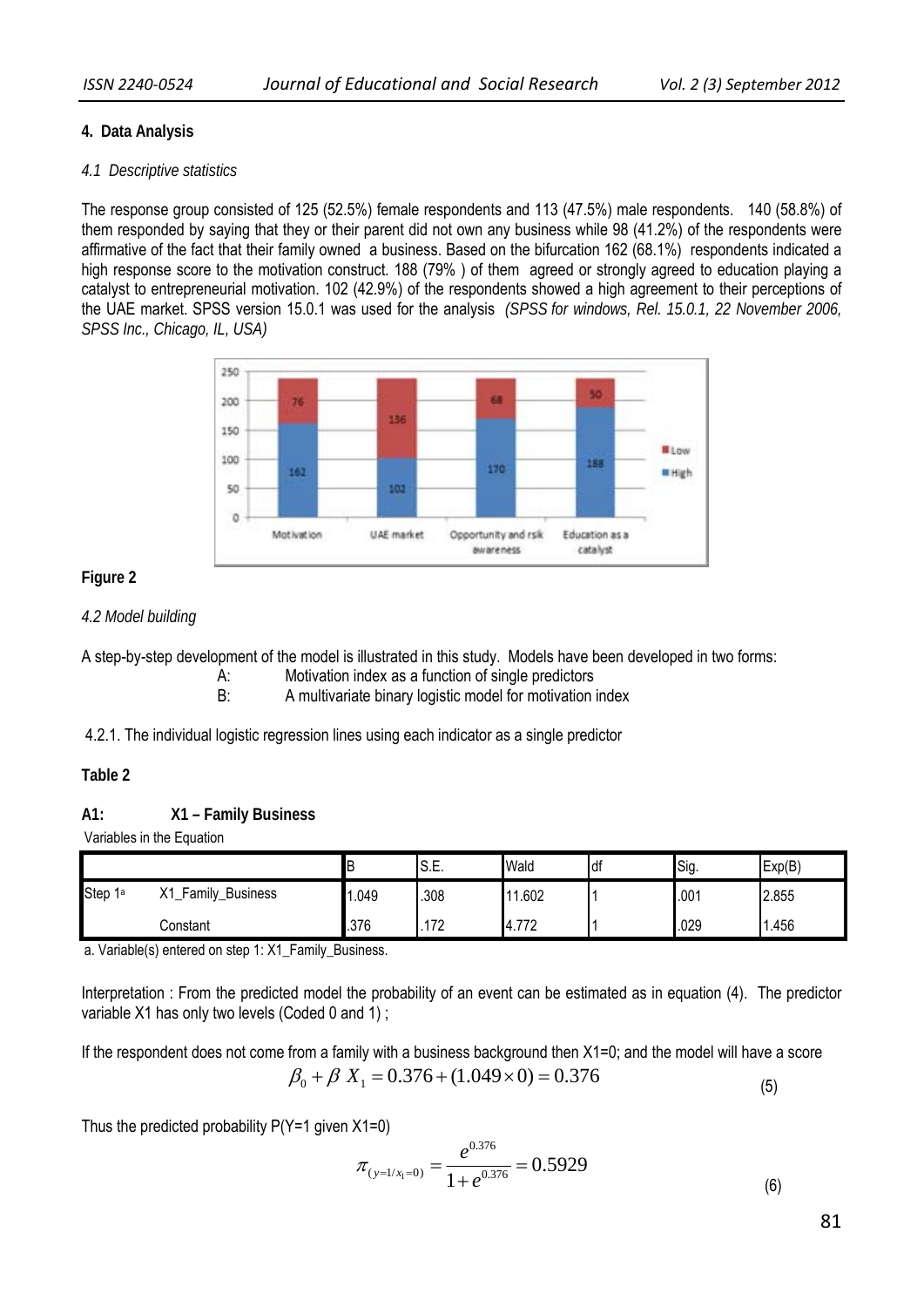Alternatively at X1=1 the model will have a score

$$
\beta_0 + \beta X_1 = 0.376 + (1.049 \times 1) = 1.425
$$
\n(7)

The predicted probability

$$
\pi_{(y=1/x_1=1)} = \frac{e^{1.425}}{1+e^{1.425}} = 0.8061
$$
\n(8)

Further

$$
\pi_{(y=0/x_i=0)} = 1 - 0.5929 = 0.4071; \quad \pi_{(y=1/x_i=1)} = 1 - 0.8061 = 0.1939
$$
  
odds(y = 1/x = 0) =  $\frac{0.5929}{0.4071} = 1.4564$  &  $odd(y = 1/x = 1) = \frac{0.7286}{0.2714} = 4.1573$   

$$
\therefore OR = \frac{4.1573}{1.4564} = 2.8545
$$
 (9)

The value of OR is a reflected in  $exp(B)$  in Table 2. The analysis also shows that X1 is significant. ( $p<0.05$ ). A student who hails from a business oriented family background (X1 = 1) increases the odds of Y being rated 1 by 2.8545. The odds of a high index for Entrepreneurial Motivation are 185.45 % times higher for a student from a business oriented family. (The results of the remaining 4 variables have been summarized in Table 7)

#### **Table 3**

|         |                         | ∟    | IS.E. | Wald  | Df | Sig. | Exp(B)   |
|---------|-------------------------|------|-------|-------|----|------|----------|
| Step 1ª | v٥<br>Gender<br>∼∠<br>_ | .477 | .282  | 2.850 |    | .091 | .611     |
|         | Constant                | .541 | .185  | 8.503 |    | .004 | 747<br>. |

a. Variable(s) entered on step 1: X2\_Gender.

#### **Table 4**

**A3: X3 – Education for entrepreneurship** 

|                     |           |        | S.E. | Wald      | df | Sig. | Exp(B) |
|---------------------|-----------|--------|------|-----------|----|------|--------|
| Step 1 <sup>a</sup> | X3<br>edu | 2.124  | .356 | 35.688    |    | .000 | 8.366  |
|                     | Constant  | $-847$ | .309 | .538<br>⇁ |    | .006 | .429   |

a. Variable(s) entered on step 1: X3\_edu.

#### **Table 5**

**A4 : X4 – Perception about UAE market** 

|                   |                  | D   | ◡.∟. | Wald   | df | Sig. | Exp(B) |
|-------------------|------------------|-----|------|--------|----|------|--------|
| <b>Step</b><br>1a | <b>UAE</b><br>X4 | 148 | .308 | 13.890 |    | .000 | 3.152  |
|                   | Constant         | 326 | 74   | 3.527  |    | .060 | .386   |

a. Variable(s) entered on step 1: X4\_UAE.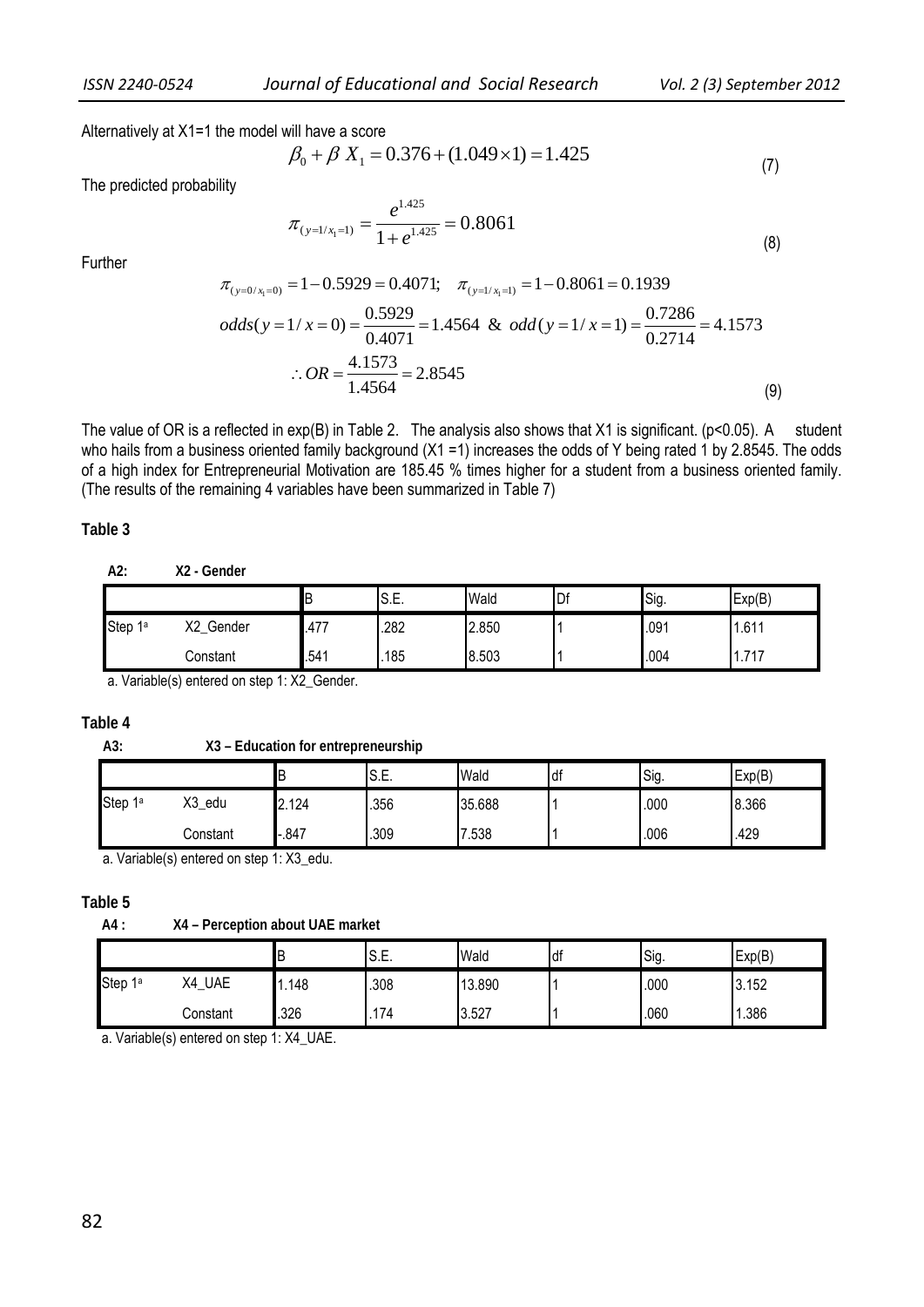# **Table 6**

|         |              |        | S.E. | Wald   | ldf | ISig. | Exp(B) |
|---------|--------------|--------|------|--------|-----|-------|--------|
| Step 1ª | X5_risks_opp | 1.482  | .306 | 23.467 |     | .000  | 4.400  |
|         | Constant     | $-236$ | .244 | .937   |     | .333  | .789   |

**A5 : X5 - Awareness of opportunities and risks** 

a. Variable(s) entered on step 1: X5\_risks\_opp.

# **Table 7**

| Predictor<br>variable             | Value          |          |        |        | $\log\left(\frac{\pi}{1-\pi}\right) = \beta_0 + \beta_1 x \left[ \pi = \frac{e^{\beta_0 + \beta_1 x}}{1 + e^{\beta_0 + \beta_1 x}} \right] \left[ \pi - \pi \right] \text{odds}(y=1/x)$ | <b>OR</b> |  |
|-----------------------------------|----------------|----------|--------|--------|-----------------------------------------------------------------------------------------------------------------------------------------------------------------------------------------|-----------|--|
| (1)                               | (2)            | (3)      | (4)    | (5)    | (6)                                                                                                                                                                                     | (7)       |  |
| X1 Family owns<br><b>Business</b> | $X=0$ NO       | 0.376    | 0.5929 | 0.4071 | 1.4564                                                                                                                                                                                  | 2.955     |  |
|                                   | $X=1$ YES      | 1.425    | 0.8061 | 0.1939 | 4.1573                                                                                                                                                                                  |           |  |
| X2* Gender                        | X=0 FEMALE     | 0.541    | 0.632  | 0.368  | 1.7174                                                                                                                                                                                  | 1.611     |  |
|                                   | $X=1$ MALE     | 1.081    | 0.7346 | 0.2654 | 2.7679                                                                                                                                                                                  |           |  |
| $X3$ : Education                  | X=0 LOW Score  | $-0.847$ | 0.3001 | 0.6999 | 0.4288                                                                                                                                                                                  |           |  |
| for Entrepreneur-<br>ship         | X=1 HIGH Score | 1.277    | 0.7819 | 0.2181 | 3.585                                                                                                                                                                                   | 8.361     |  |
| X4 : UAE market<br>perception     | X=0 LOW Score  | 0.326    | 0.5808 | 0.4192 | 1.3855                                                                                                                                                                                  | 3.152     |  |
|                                   | X=1 HIGH Score | 1.474    | 0.8137 | 0.1863 | 4.3669                                                                                                                                                                                  |           |  |
| $X5$ : Risk and                   | X=0 LOW Score  | $-0.236$ | 0.4413 | 0.5587 | 0.7898                                                                                                                                                                                  |           |  |
| opportunity<br>awareness          | X=1 HIGH Score | 1.246    | 0.7766 | 0.2234 | 3.4737                                                                                                                                                                                  | 4.400     |  |

\* Beta coefficient insignificant at 5% los (p>0.05)- (refer Table 3)

## 4.2.4 A single model based on all indicators:

The SPSS output is as follows:

# **Table 8**

Variables in the Equation

|         |                    | B        | S.E. | Wald   | Df | Sig. | Exp(B) |
|---------|--------------------|----------|------|--------|----|------|--------|
| Step 1ª | X1_Family_Business | .983     | .369 | 7.098  |    | .008 | 2.672  |
|         | X2_Gender          | .995     | .360 | 7.635  |    | .006 | 2.704  |
|         | X3_edu             | 2.324    | .426 | 29.800 |    | .000 | 10.217 |
|         | X4_UAE             | .421     | .372 | 1.281  |    | .258 | 1.524  |
|         | X5_risks_opp       | 1.350    | .367 | 13.512 |    | .000 | 3.856  |
|         | Constant           | $-2.871$ | .544 | 27.824 |    | .000 | .057   |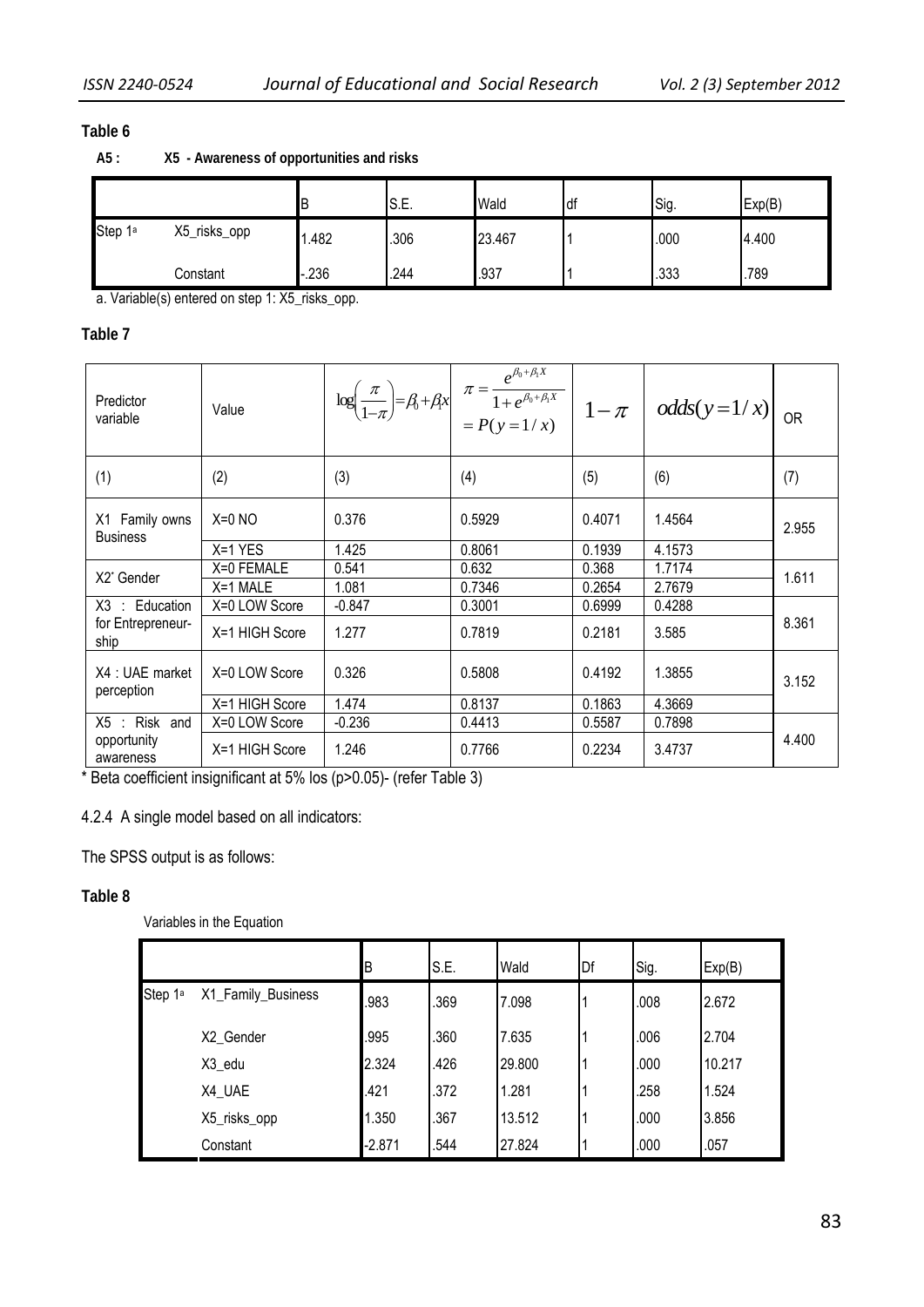|         |                    | ΙB       | S.E. | Wald   | Df | Sig. | Exp(B) |
|---------|--------------------|----------|------|--------|----|------|--------|
| Step 1ª | X1_Family_Business | .983     | .369 | 7.098  |    | .008 | 2.672  |
|         | X2_Gender          | .995     | .360 | 7.635  |    | .006 | 2.704  |
|         | X3_edu             | 2.324    | .426 | 29.800 |    | .000 | 10.217 |
|         | X4_UAE             | .421     | .372 | 1.281  |    | .258 | 1.524  |
|         | X5_risks_opp       | 1.350    | .367 | 13.512 |    | .000 | 3.856  |
|         | Constant           | $-2.871$ | .544 | 27.824 |    | .000 | .057   |

Variables in the Equation

a. Variable(s) entered on step 1: X1\_Family\_Business, X2\_Gender, X3\_edu, X4\_UAE, X5\_risks\_opp.

As can be seen in Table 8, all explanatory variables except that of X4 (p>0.05) are significantly different from zero. Dropping the same from the model we have the following output table

#### **Table 9**

#### Variables in the Equation

|         |                    | ΈB       | S.E. | Wald   | Idf | Sig. | Exp(B) |
|---------|--------------------|----------|------|--------|-----|------|--------|
| Step 1ª | X1_Family_Business | 1.042    | .365 | 8.157  |     | .004 | 2.835  |
|         | X2 Gender          | .966     | .357 | 7.334  |     | .007 | 2.626  |
|         | X3_edu             | 2.409    | .420 | 32.899 |     | .000 | 11.126 |
|         | X5_risks_opp       | 1.455    | .357 | 16.630 |     | .000 | 4.286  |
|         | Constant           | $-2.859$ | .543 | 27.754 |     | .000 | .057   |

a. Variable(s) entered on step 1: X1\_Family\_Business, X2\_Gender, X3\_edu, X5\_risks\_opp.

As can be seen, the Beta values of all the regressor variables are significantly different from zero (p<0.05). Education for entrepreneurship shows the greatest impact for a high motivation for entrepreneurship (the odds are 11.1 times greater with respect to students who do not derive from education). A strong awareness of the risks and opportunities of an entrepreneur increases the odds of a high entrepreneurial motivation to 4.286. Table 10 shows the probabilities of a high motivational index for the various (combination) values of the explanatory variables

#### **Table 10**

| X1           | X2           | X <sub>3</sub> | X <sub>5</sub> | $\log\left(\frac{\pi}{1-\pi}\right) = X \beta$ | $\pi = \frac{e^{x^2/3}}{1+e^{x^2/3}} = P(y=1/\tilde{x})$ |
|--------------|--------------|----------------|----------------|------------------------------------------------|----------------------------------------------------------|
| 0            | 0            | 0              | 0              | $-2.859$                                       | 0.0542                                                   |
| $\mathbf{0}$ | 0            | 0              |                | $-1.404$                                       | 0.1972                                                   |
| $\mathbf{0}$ | $\mathbf{0}$ |                | 0              | $-0.45$                                        | 0.3894                                                   |
| $\mathbf{0}$ | 0            |                |                | 1.005                                          | 0.7320                                                   |
| $\mathbf{0}$ |              | 0              | 0              | $-1.893$                                       | 0.1309                                                   |
| $\mathbf{0}$ |              | 0              |                | $-0.438$                                       | 0.3922                                                   |
| 0            |              |                | 0              | 0.516                                          | 0.6262                                                   |
| $\Omega$     |              |                |                | 1.971                                          | 0.8777                                                   |
|              | $\Omega$     | 0              | $\Omega$       | $-1.817$                                       | 0.1398                                                   |
|              | 0            | 0              |                | $-0.362$                                       | 0.4105                                                   |
|              | 0            |                | 0              | 0.592                                          | 0.6438                                                   |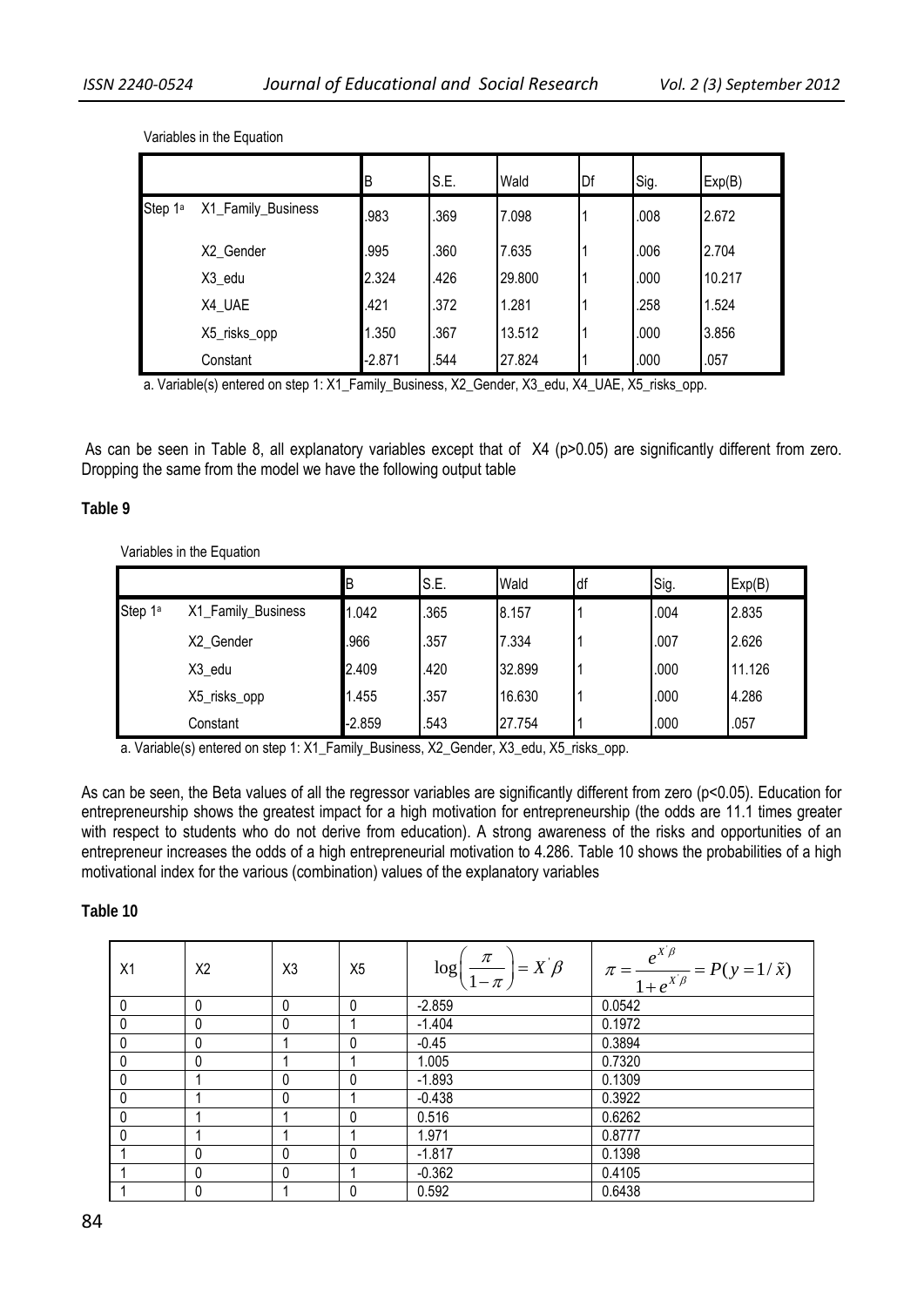|  |  | 2.047    | 0.8856 |
|--|--|----------|--------|
|  |  | $-0.851$ | 0.2992 |
|  |  | 0.604    | 0.6466 |
|  |  | 1.558    | 0.8261 |
|  |  | 3.013    | 0.9532 |

#### **5. Results and Discussion**

When treated in isolation all except Gender (p>0.05; refer Table 3) show significant effect on the response variable. The Exp(B) column of each table (Table 2 to Table 6) is used to infer about the effect of a high rating of the predictor variable for a high rating of the response variable as is also reflected in column 7 of Table 7. Family ties and supportive network as Sequeria's study points out can affect entrepreneurial intention (Sequeira, Meuller, & McGee, 2007). The model suggests that students from business oriented families have a 1.8545 chance of being highly motivated, this when the model is based on this single variable (Table 2). This chance is almost the same (1.835) when considered in a full model with all explanatory variables (Table 9). There is a 3.4 greater chance for students who are strongly aware of the risks and opportunities for an entrepreneur to show a high probability for entrepreneurial motivation.

Mayoux and Kanto in their respective studies have argued about the constraints women experience in their economic activities relative to men (Kanto, 1999 ) (Mayoux, 2001). The results of this study reiterate these findings in a rather different perspective. With the effect of all influencing variables in the model, there is an apparent effect due to gender. Being male increases the chances for high motivation index 1.626. However, keeping all other factors as nonexistent, gender shows no significant effect (Table 3). The model suggests Education has the maximum effect. Students who agree that education acts a catalyst for honing entrepreneurial abilities and also seek the same have a 7.36 times greater chance of being motivated for entrepreneurship (Table 4). This effect is even higher as reflected in the full model with 10.126 higher chances for a high motivation index (Table 9). An awareness of the opportunities and risk is undoubtedly essential and as studied by Carsrud et. al is reiterated in the model (Table 6). Students who perceive themselves as well informed of this criteria show a 3.4 times greater chance of being highly motivated. In the full model this chance is 3.286 times higher than those who are not aware of the risks and opportunities (Table 9). Knowing the economy and its dynamism is imperative for budding entrepreneurs. The study showed Students who are more aware of the UAE market and have strong perceptions of the same have a 2.15 greater chance of being highly motivated (Table 5). However, statistically this variable was insignificant (p>0.05) when considered in a full model and so was included in the final model (Table 9). Could this mean that although the students are not quite aware of the market they do nurture the same level of motivation to being an entrepreneur? A study in this regard can follow this article.

#### **6. Conclusion**

This paper essentially is a reiteration of the importance of select extrinsic variables on entrepreneurial motivation among students. This is further justified by the use of a Binary logistic regression model to quantify the effect of these variables in expecting a high Entrepreneurial Motivation Index (EMI). Family owing business, Gender, Education for entrepreneurship, Opportunity and risk awareness and Perception of the UAE market were identified as the five extrinsic variables. The response variable Y is a transformed variable from a score cumulative. Y takes a value 1 if the motivation score is high and 0 otherwise. Two parallel models were established. Models based on single variables showed all the variables to be statistically significant except that of Gender. This implying that putting all other effects aside, women and men students is equally motivated! Alternatively, in a full model, the perception of the UAE market showed statistical insignificance. It is hoped that the study would be of help to policy makers and academicians to understand the Entrepreneurial motivation index in their areas particularly in these times of challenging economic environment.

While researchers and EFL teachers in several countries have discussed a great deal on the topics of learners' characteristic differences in learning English, and language learning styles have been one of the most popular aspects researchers have focused on; little attention has paid to this field in Vietnam. Up to now, only a few studies have been found. Some researchers such as Nguyen (1989), Dao (1982), and Le (1982) in their studies referred to learning strategies in general. Le (1999) studied the differences in language learning strategies of learners of English in Hue City and Nguyen (2005) investigated the different reading style preferences of the ESP students at Ton Duc Thang University. In other words, in Vietnam, the field of perceptual learning style preferences in language learning has been ignored in the learning process. The majority of the teachers are unaware of their students' learning styles. They are also unaware of the importance to identify learning styles. Thus, there is a need to assess the learning styles of the students as well as